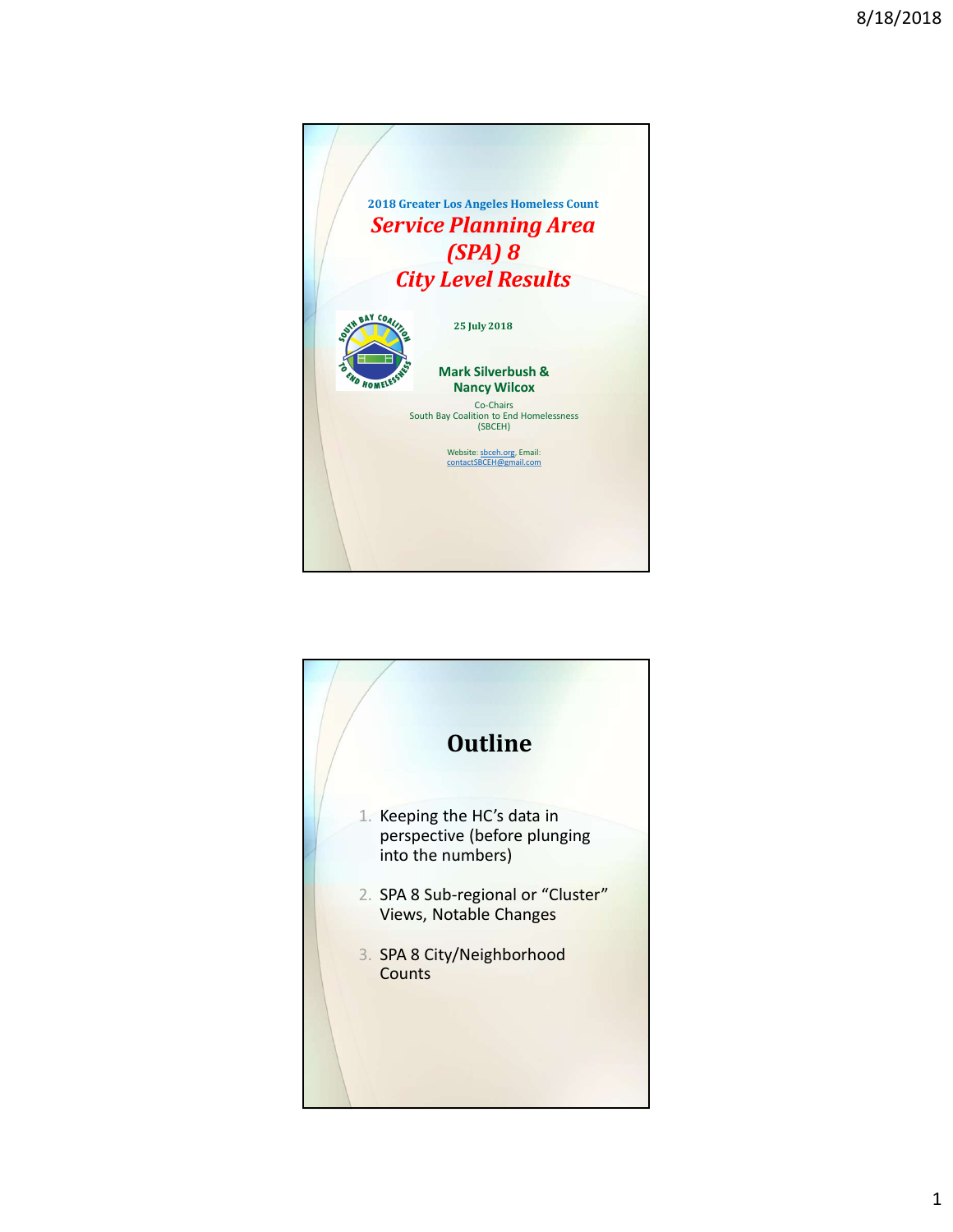## 1. Keeping HC Data in Perspective

- The Homeless Count is a "point-in-time" census held in late January
- •The numbers fluctuate throughout the year and…
- •They don't provide a good sense of flows into and out of homelessness throughout the year (CES is better at tracking that)
- The demographic numbers often do not trend up or down in adjacent years
	- •Use a 2-, 3-, or 4-year period to understand trends
	- •Examine "prevalence" (or proportion) for a fuller perspective

## The Coalition's trending starts with HC 2015 •SPA 8 volunteers canvassed 100% of our tracts, and have done so every year after (no extrapolation) •LAHSA started conducting annual counts (previously only in odd numbered years per HUD requirement) • LAHSA is the HC's lead organizer and supplier of raw data •https://www.lahsa.org/news?article =410-2018-homeless-count-results • We round differently so our numbers may be different from LAHSA's dashboard Other Data Notes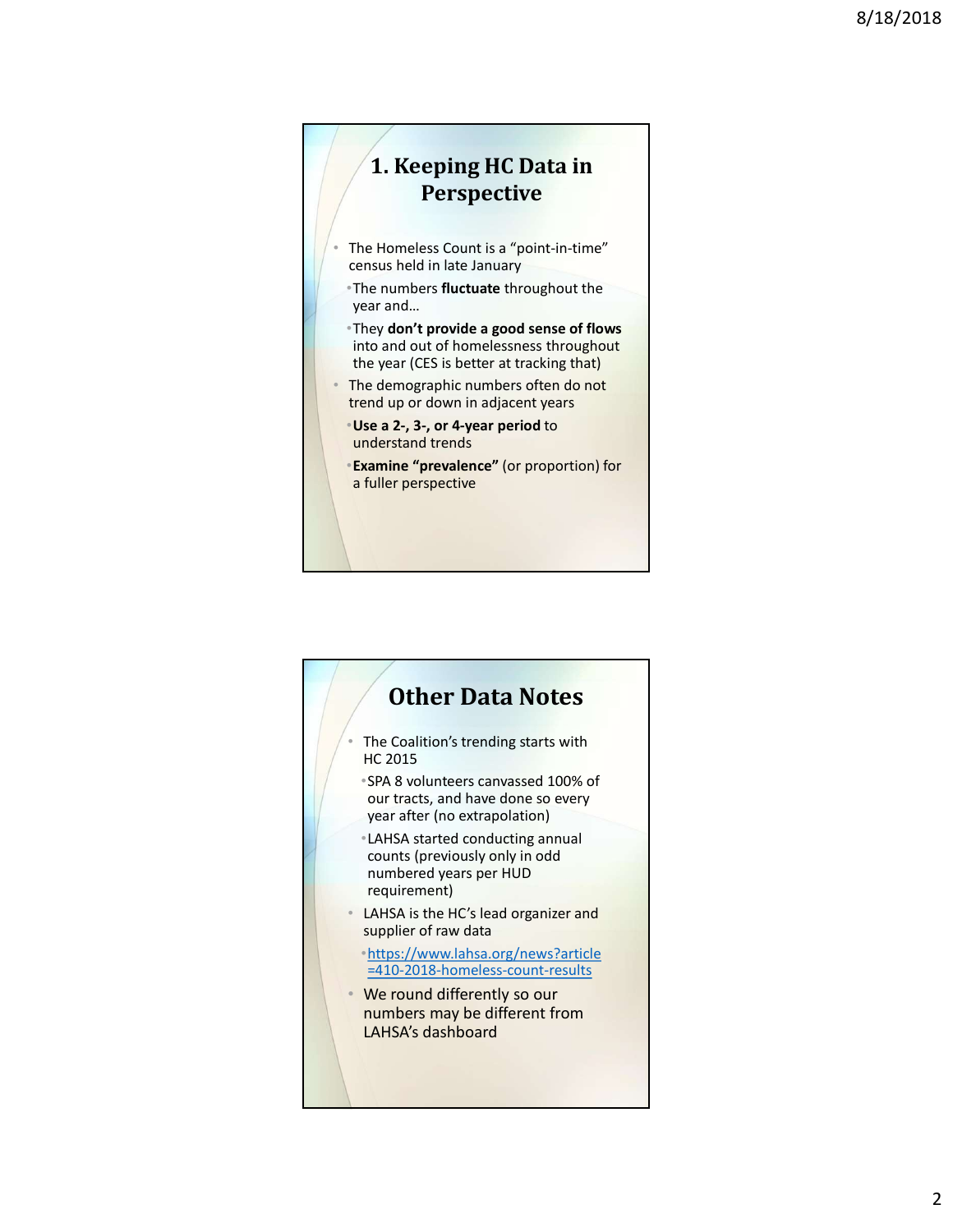

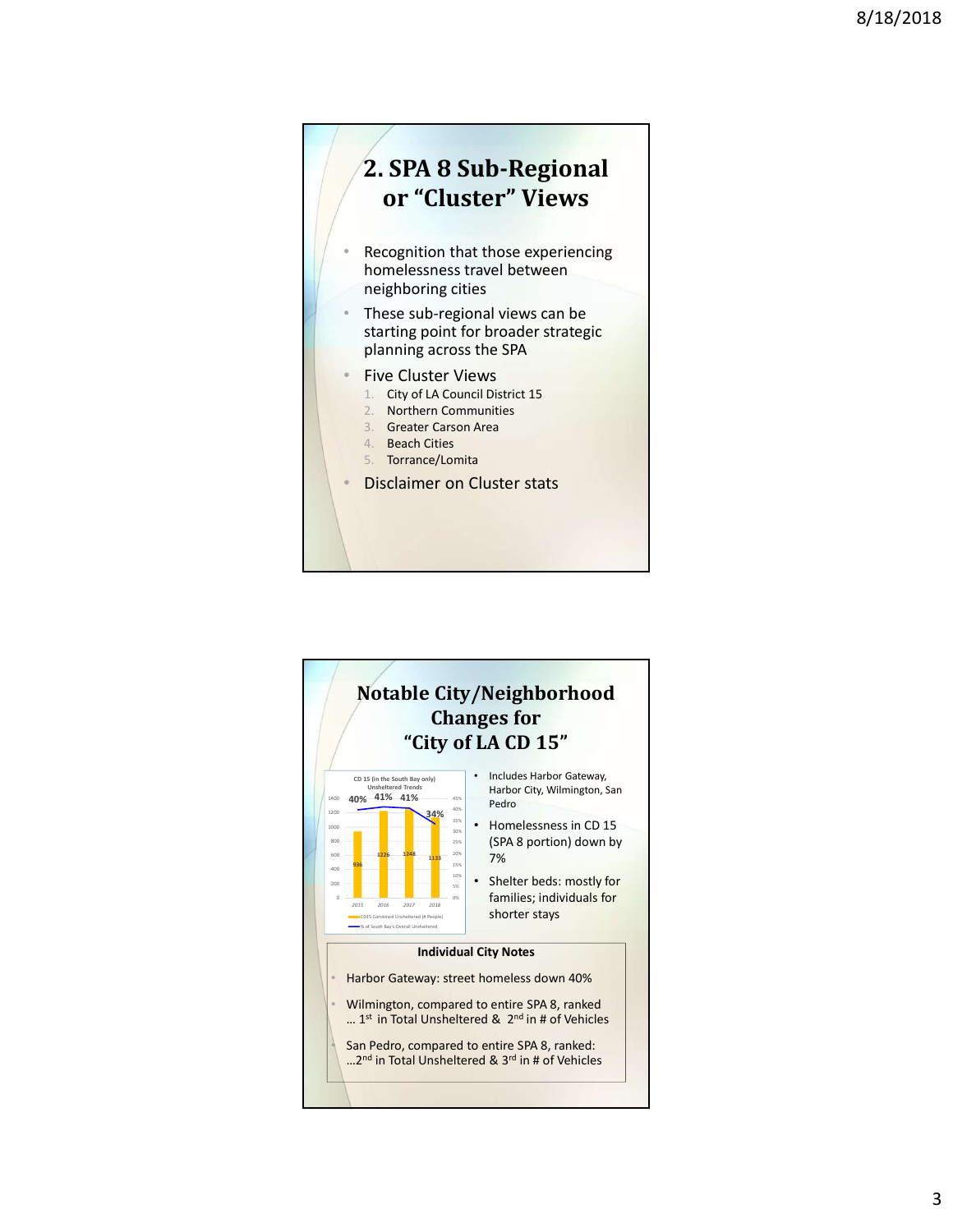